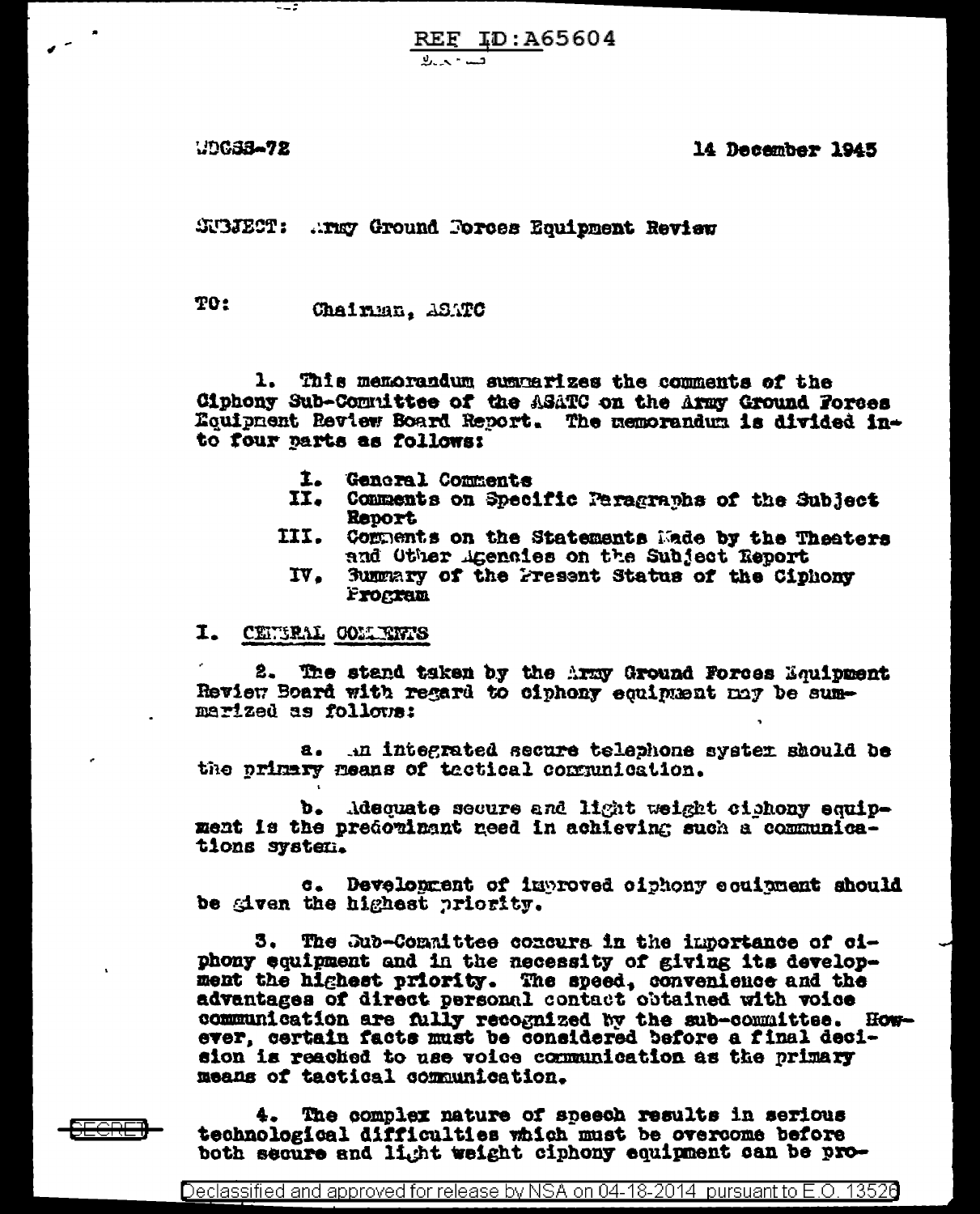REF ID:A65604

يتبيع

WDGSS-72 (14 December 1945)

. .

vided.  $At$  the present stage, secure equipment can be pro $\bullet$  vided but such equipment is large and complex. Present light weight equipment is insecure and inadequate 1n other reapeots. It must be reaognized that no solution is nov in sight which will entirely overcome the problems involved<br>and that it will probably be some years before equipment which is both small and secure enough to be used on the very widespread basis contemplated by the Ground Forces can be developed. Furthermore, severe compromises in the remainder of the communications system may be required to accommodate such improved oiphony equipment.

5. Another factor to consider in the widespread use of ciphony equipment is the lack *ot* a permanent written record. In the case of **MICSALY**, a high echelon secure ciphony device, it was found necessary after a period of use to install recorders for this purpose.

e. In view *ot* the above, it is recommended that the development of ciphony equipment be continued with the high-<br>est possible priority with the aim of ultimately achieving the results desired by the Ground Forces while, at the same time, continuing a considerable program to develop improved, more convenient and faster literal cipher systems.

7. One important decision which must be made in connection with the application of ciphony to an integrated communications system concerns the plan used in applying eiphony to the system. Two general plans are possible:

a. Ciphony equipments located at the users with no intermediate c1phony devices.

b. Security for each link in the system provided by separate ciphony equipments. This would mean that when a call passes through several switchboards, ciphony equipments located at the switchboards (and at the users) would secure each link in the system independently.

a. While (a) above is tho more 4ea1rable alternatiYe from a security viewpoint, since the users can be certain that a4equate security is being maintained over the entire system, the difficulties in providing and operating the system make it thoroughly impractical. Cryptographically communicable oiphony devices would be required at every telephone. This will only be possible when a very sma but highly secure device is available. Furthermore, every uaer would have to be in po8aesa1on *ot* the kef aettlnge

> .. h .. ,I, .. ~ .. I' ... ~.'·, - \* -::: • -· - *•&* ~:- '

 $-11.11.12$ 

**and the second of the second second second second second second second second second second second second seco** 

.... ......::.---'----....\_ ---- "-"'--------~ -· -~-:;. ~.::· *..* ~ ~'~-- ---· ~-··- \_.a' *:-:* oa ~~ -=:-~I ,r • '"

 $\mathcal{L}$ 

...; .... - ... ~· ....... \_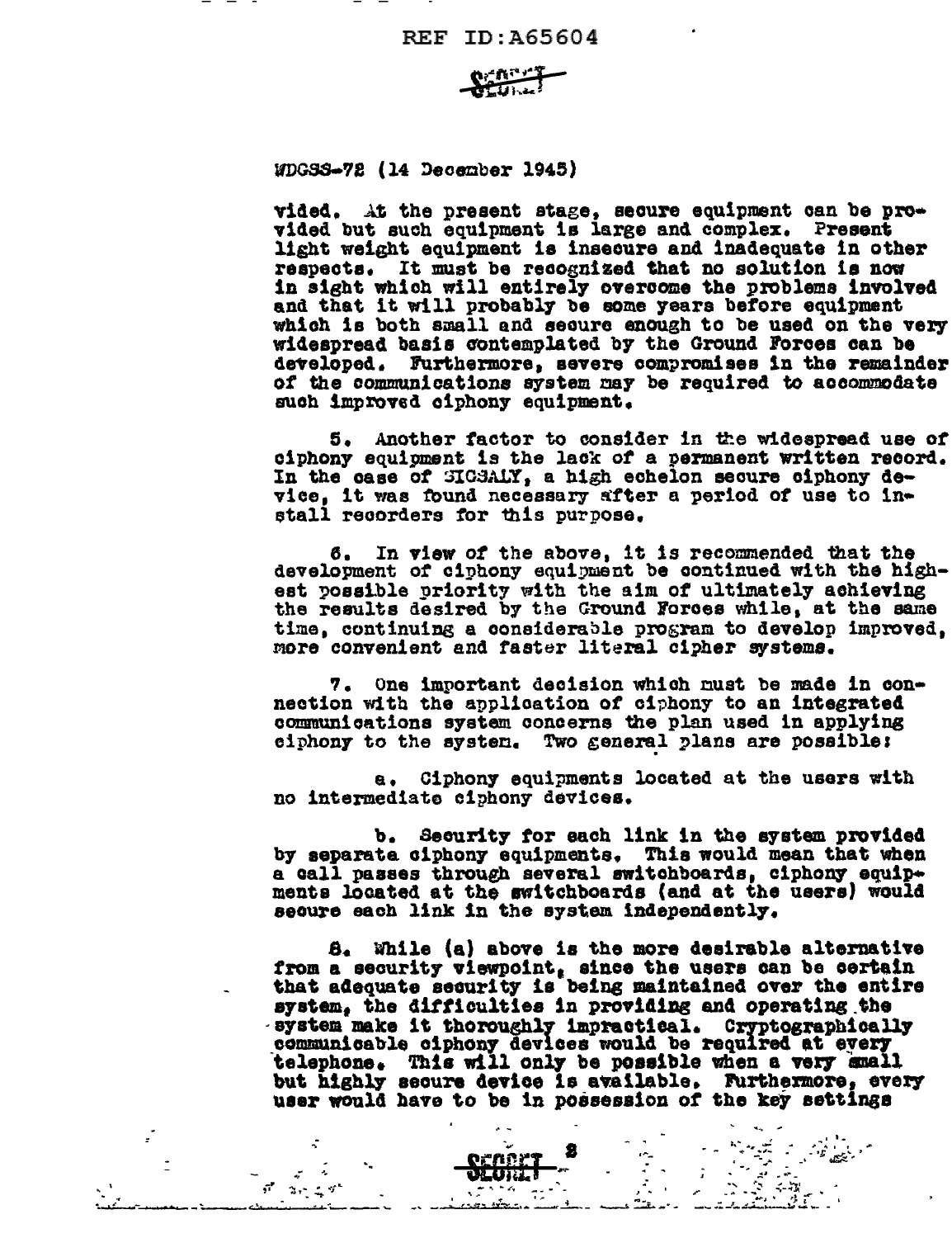

\IDGSS-72 (14 December 1945)

required to communicate with every other user with whom he must communicate. This is obviously impractical in a highly integrated system from both security and operational viewpoints. A further objection to this plan is the inflexibility which would result. It is therefore recommended that plan (b) or a compromise between plana (a) an4 (b) be adopted,.

9. The Board report has very little to say with re-<br>gard to Cifax equipment. It seems likely that a need, perhaps not clearly recognized at the present time, exists for a cifax device for transmitting classified maps, sketches, photographs, etc, The Cryptographic ?lan (SIGIRA) includes requirements tor two types *ot* c1tax devices: (a) A port- able device for use in forward echelons and (b) A fixed plant device tor use between higher headquarters.

## II. COMLENTS ON SPLOIFIC PARAGRAPHS OF THE BOARD REFORT

10. ?ar. 89b - ?reproduction models *ot* Speech Equipment  $\frac{11}{40000}$ -3 are now in the hands of this .\gency and tests on them will be completed by 15 March 1946. This equipment partially fulfills the requirement for equipment for Army Corps and Division nets but does not meet the military char-<br>acteristics included as Inclosure 3R of the Board Report. The nomenclature, Speech Equipment AN/GS'l-5, has been assigned equipment to meet the mili ary characteristics. Pilot models will be available in not less than two years. Speech Equipment AN/GSQ-4 to meet the military characteristics (Inclosure 2R) for equipnent for *Regimental*, Battalion and Company neta is now under development, but pilot models will not be available for several yeara.

 $11.$  Par.  $106a - Concur.$ 

12. Par. 106b - Concur. However, in general no difference between equipment for use on radio and wire should be contemplated.

15. Annex  $R_1$  Par. 1b  $\sim$  Concur in so far as the need for apeech security is expressed. ..

14. above, 14. Annex R, Par. 2 $\alpha$   $\sim$  See paragraphs  $3,4,5$  and 6

15. Annex R. Par. 3b - Concur. However, in general no difference between equipment for use on radio and wire should be contemplated.

> .. ~ .. t.\_. ند.<br>آب<sup>ي</sup> مي ا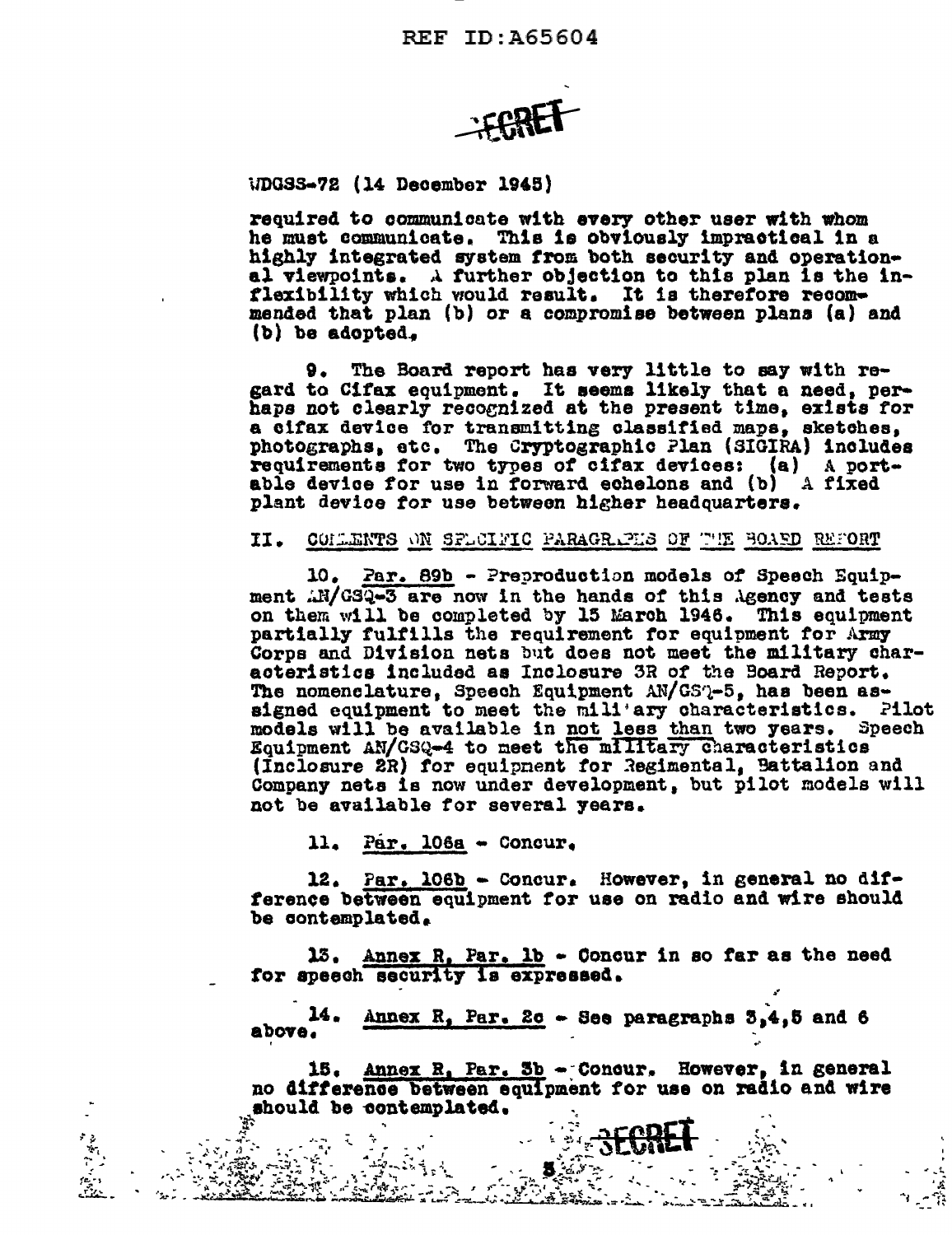REF ID: A65604



 $WDSS-72$  (14 December 1945)

16.  $\frac{1}{2}$  mnex R, Par. Sc - Development work on these equipments has already been started. See Paragraph 10 above. III. CONLENTS ON STATEMENTS OF THEATLRS AND OTHERS

17. MTO Comments, Par. 89a - Concur with one exception--no inherent security is available in any radio equipment, including AN/TRC-6.

18. ETO Comments, Par. 89b - Concur. However, due to the technical problems involved in the development of such equipment, it is unlikely that light weight equipment of medium and high security can be provided for a considerable period of time. In the immediate future, equipments will be either large in size or relatively insecure.

19. ETO Comments, Par. 89g - Concur in the need for enciphered facsimile. If RC-50 is used to transmit the plain text of written messages, some means of enciphering the trans nitted signal should be provided. It is not felt, however, that the cipher device should be built into the facsimile equipment, but rather that the facsimile and sipher equipment should be of functionally integrated design. See paragraph 9 above.

20. ETO Corments, Par. 3 - Concur in statement as a general policy. Exceptions may be required in specific cases, however.

21. UBAFP Comments on Specific Paragraphs 1 and 2 -Concur in the inportance of speech security.

22. USAFP Comments on Specific Paragraphs, Par. 5k - Military Characteristics, Inclesure 2R, AGF Equipment Review Board Report, covers equipment which will fulfill these requirements. It is not recommended that combined radiotelephone and voice security equipment be provided.

23. SCEL Comments, Par. 106b - Concur. See paragraphs 3. 4. 5 and 6 above.

 $APPAOS$  41/10 - This statement is interpreted to  $24.$ mean that a secure ciphony device should be provided for use with such a system. Concur that security would be required for such a system.

IV. PRESENT STATUS OF DEVELOPMENTS

وفجور

e in  $\sim 10^{-11}$  *<b>Elistorical Introduction*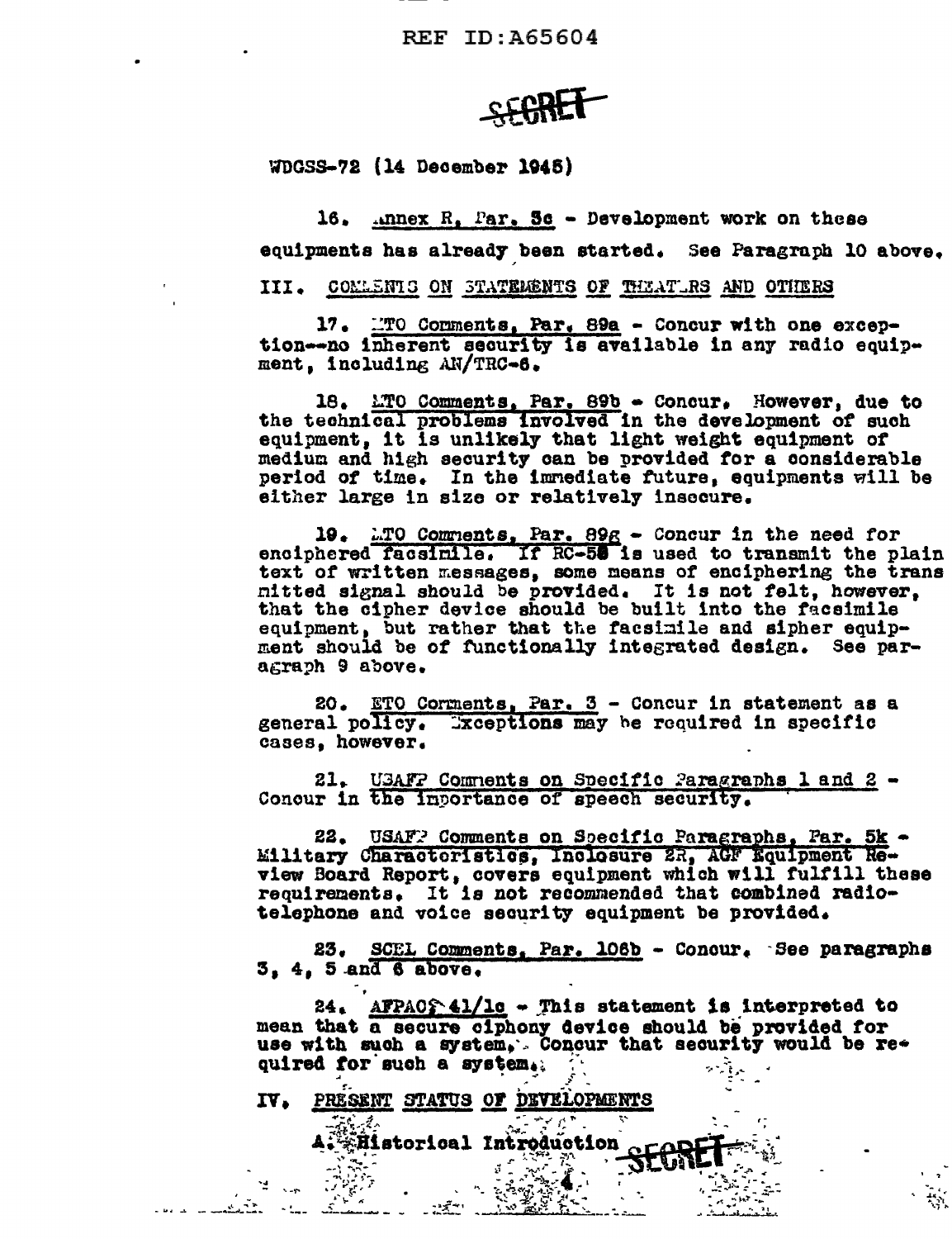## **REF ID: A65604**

**SFRRET** 

 $(DGS3-72 (14 December 1945))$ 

25. Since the outbreak of the war, active inter-<br>est in ciphony equipment on the part of the using services has become increasingly apparent. The first recognized need for speech security equipment which resulted in the development of a highly secure device was for equipment to secure radio-telephone circuits between Mashington, D.C. and the various theaters of operation. The equipment developed to fill this need was Telephone Terminal RC-220-T1 or SIG-SALY.

The SIGSALY is a very large, intricate de-26. vice, consisting of approximately 50 seven foot individual bays and requiring fixed plant installation in buildings capable of being air-conditioned. Air-conditioning apparatus in included as a part of each terminal.

27. The equipment has served its purpose very adequately. The cryptographic principles utilized are sound and the development and use of the equipment has proven to be a significant stepping stone in the advancement of the art of speech security.

28. By the spring of 1942, it was apparent that there were definite requirements for speech security equipnent, not only in the high-level echelons with which SIG-SALY was associated, but also in Army Corps, Division and lower. ..t this time the Army Communications Board investigated the requirements (Case No. 77, "Security of Voice Communication over thre and Radio Circuits"), proposed military characteristics for three types of speech security equipment, and recommended their development. These were:

**Type I - Equipment for use forward of the Division,** offering two (2) hours of security. Equipment should not weigh more than 50 pounds, should not occupy more than  $l_2^1$ cubic feet and should not require more than 150 watts of primary power.

Type II - Equipment serving headquarters of Divisions, Corps, Armies and Task Forces offering 72 hours of security. Equipment should be capable of boing installed and operated in a standard 2<sup>1</sup>+ton Cargo truck with a trailer for primary power supply.

Type III - Equipment serving headquarters of Theaters, Defense Commands, Major Commands and the War Depart-<br>ment offering 12 months' security and be operable as terminal equipment in fixed plant installations.

29. The recommendations of the Army Communications Board were approved by the Assistant Chief of Staff, G-2.

محمد الشمستقف الم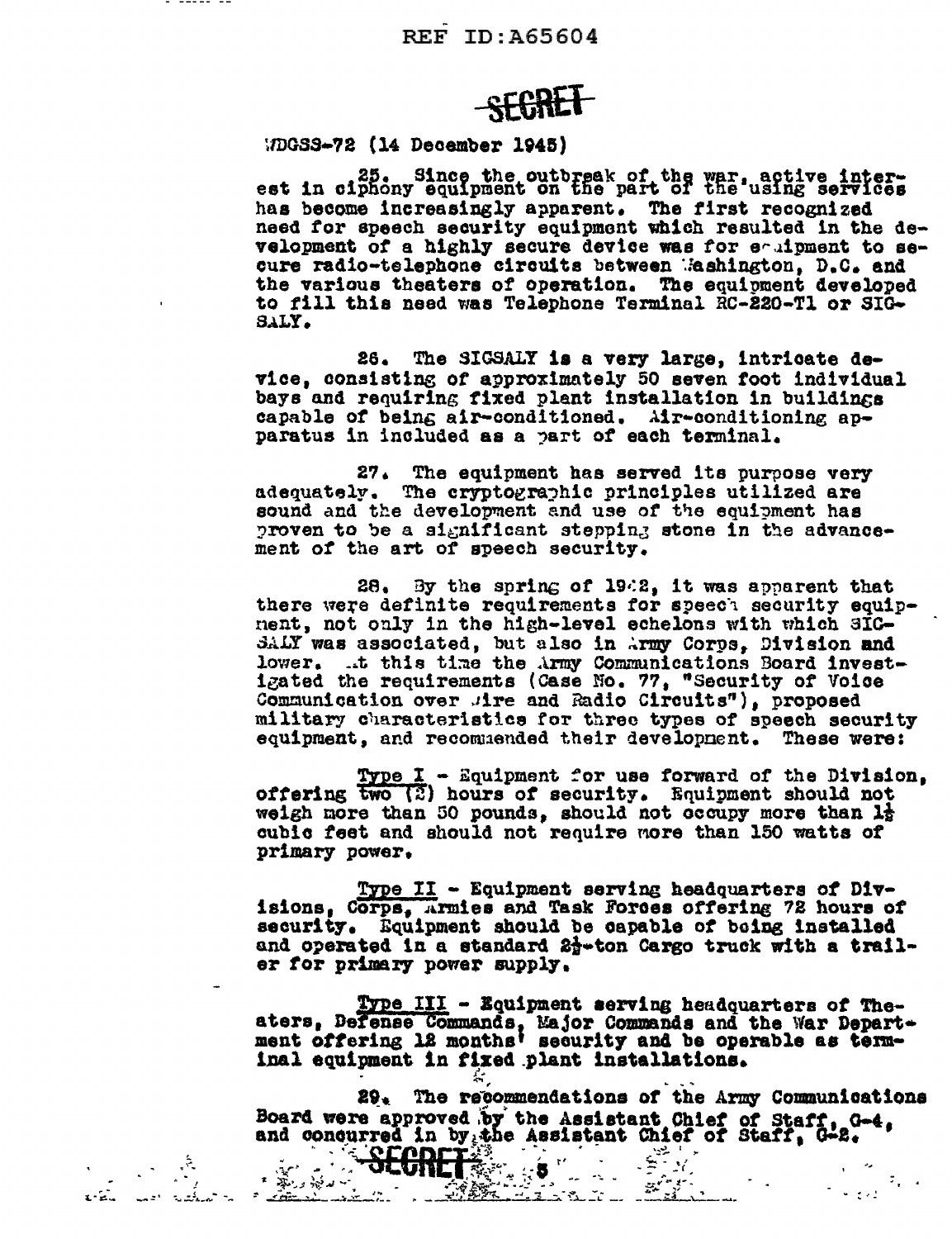WDGSS-72 (14 December 1945)

It was directed by C-4 that the recommendations of the board barried but as expeditiously as possible.

30. The requirement for Type III equipment had<br>already been filled by SIGSALY. It was then necessary to develop the Types I and II devices. Nomenclature was assigned as Speech Equipment, AN/GSQ-1, for the Type I equipment and Speech Equipment, AN/GSQ-2, for the Type II equip-(Later, the AAF requested that two Type II equipment. ments be furnished; one installed in a shelter, and the other packed for air shipment. The former was designated as Speech Equipment, AN/GSQ-3).

Present Status в.

31. Speech Equipment, AN/GSQ-1, which was developed in an attempt to meet the requirements for Type I equipment, is a device operating on the time-delay-scrambling (TDS) principle. The Army Ground Forces became interested in it after a demonstration before the Infantry Board at Ft. Benning in March, 1945. It was decided by the Army Ground Forces that it would be acceptable as an interim device and would be issued on a T/O and I basis to Army Ground Forces units. At the time hostilities cased, plans were being made with the manufacturer for large-scale production. At present, specifications are prepared, test data are available and the equipments may be manufactured if the need should arise.

> 32. The principle faults of the equipment are:

- $(1)$ It does not offer sufficient security.
- $(2)$ It can be used only on a push-to-talk circuit, due to the inherent time delay of the system.
- (3) It is too large and requires too much power to be used as a man-carried device.

Speech Equipment, AN/GSQ-3, which has been 33. under development in an attempt to meet the requirements of Type II equipment, is a miniaturization of the SIGSALY equipment. Contracts were placed for six (6) service test or preproduction models, and two (2) of these have been delivered.<br>By 15 March 1946 all six (6) will have been delivered and engineering and service tests will have been completed.

34. Before the cessation of hostilities, the Army Ground Forces indicated a substantial requirement for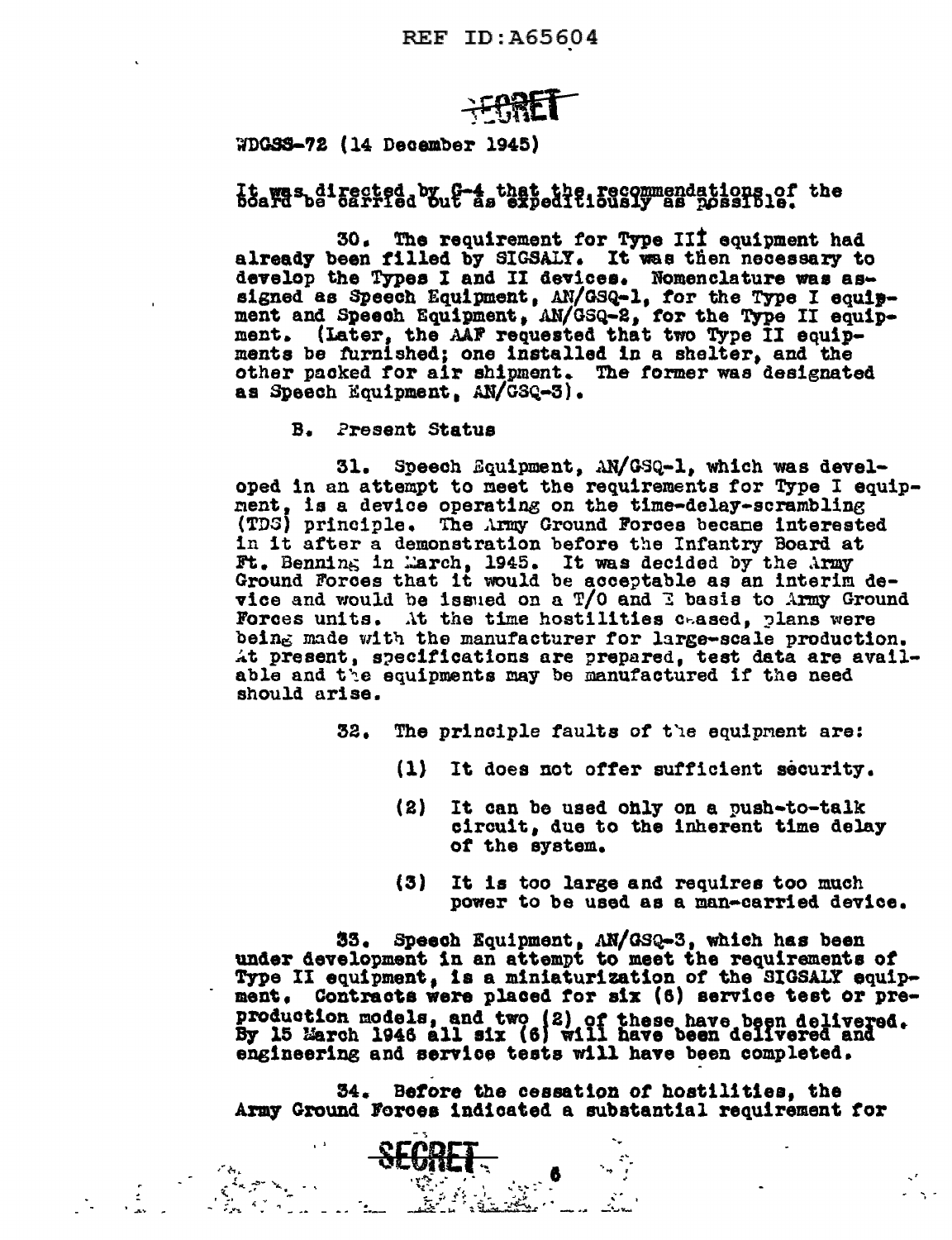$WDSS-72$  (14 December 1945)

Speech Equipment, AN/GS-1-3. Again, arrangements were being made with the manufacturer for large scale production. the equipment being accepted by the AGF as interim device. After V-J Day, the procurement program was cancelled and nothing further has been done toward scheduling procurement to provide the equipment to tactical troops, although the equipment has been standardized.

The AN/GSQ-3 fell short of the military char-35. acteristics as set forth for Type II equipment in the following respects:

- $(1)$ The equipment is much larger and heavier than called for by the M/C's. Installation is made in a large 4-wheel trailer with the power unit carried by the towing tractor (a}-ton Cargo truck).
- $(2)$ Special microphones are needed (these are furnished as part of the equipment).

36. The equipment exceeds the M/C's with regard to security requirements, in that the security offered is comparable to that of the SIGSALY. The size of this equipment could not be appreciably reduced by lowering the security.

 $c_{\bullet}$ Current Plans

 $\mathcal{E}$ 

€.\* .

v t

37. Both Speech Equipment, AN/CSQ-1 and Speech Equipment, AN/GSQ-3 have fallen into the category of interim devices for the Army Ground Forces because of the recent requirements which became evident early in 1945. These are set forth in military characteristics prepared by the Army Ground Forces and forwarded to the Army Security Agency in March 1945. The two equipments required by Army Ground Forces have been assigned the nomenolature of Speech Equipment, AN/GSQ-4 and Speech Equipment, AN/GSQ-5 (Inclosures 2R and 3R. Army Ground Forces Equipment Review Board Re $port.$ 

38. At the present time, research work is being conducted with high priority in order that the two equip-<br>ments may be expeditiously developed. Several proposals for the AN/GSQ-5 show promise and these are being diligently studied. Work on the AN/GSQ-4 has consisted of preliminary research and, as yet, no method for providing the